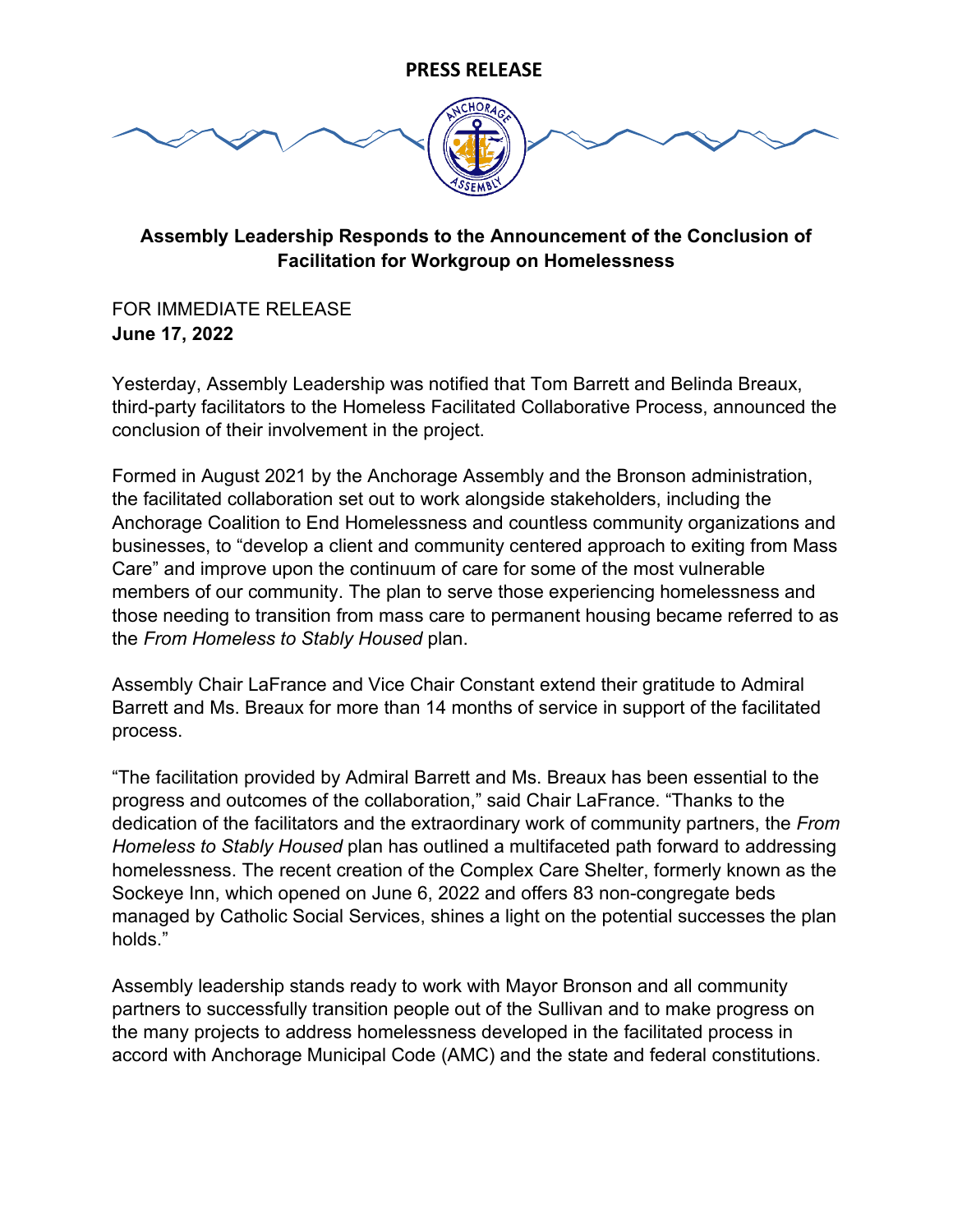## **PRESS RELEASE**

"There is still a great deal of work to be done," said Vice Chair Constant. "Of highest priority is providing safe housing for the estimated 295 people anticipated to be unhoused after the closing of the Sullivan Arena on June 30, 2022, the majority of whom may end up on the streets. Combined with the potential unhousing of 150 individuals amid funding uncertainty for the Guest House, the legality of camp abatement while the mass care facility closes is a top concern to address. If completed as proposed, the recent actions taken by the Mayor will put the Municipality at risk for another round of costly litigation in violation of *Martin v. City of Boise* and the consent decree in *Dale Engle v. MOA*, 3AN-10-07047CI. We agree with Admiral Barrett and Ms. Breaux that transparency, accurate data, candor, and credible information are key elements to addressing these concerns."

###

## **Contact:**

Allie Hartman, Communications Coordinator, Anchorage Assembly Legislative Services, wwmasls@anchorageak.gov, 907-215-8850